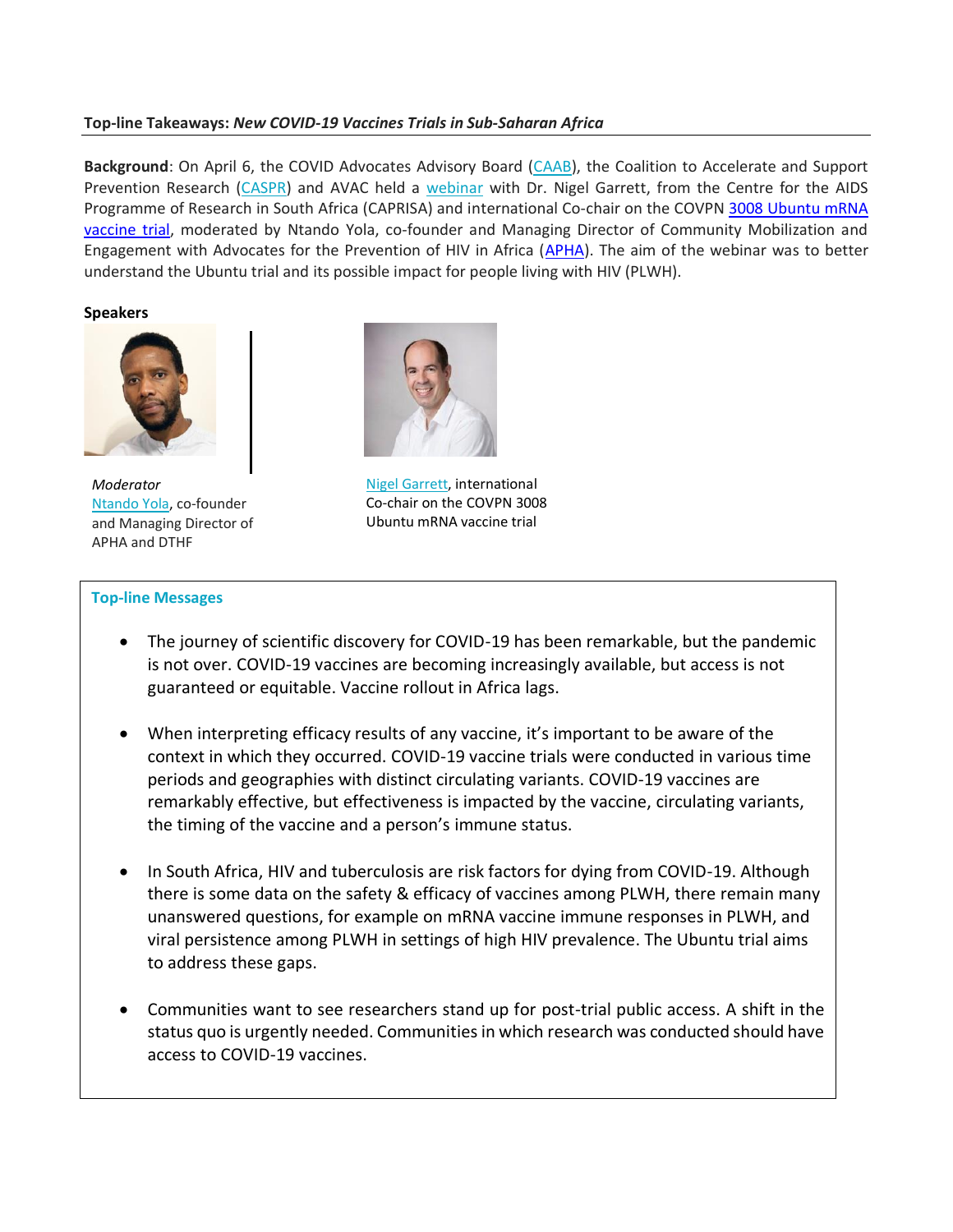### **Benefits of COVID-19 vaccination**

- Most vaccines remain effective at reducing the progression to severe COVID-19 disease and hospitalization against all variants (about 90%, although this may vary). Vaccination prompts the immune system to develop memory T-cells, which variants rarely escape from, thereby protecting us from severe COVI-19 disease.
- Vaccination implies benefits both at individual and community levels. Individually, it reduces asymptomatic infections, severe disease, death and progression to long COVID. At the community level, it can reduce transmission, time of infectiousness and

secondary infections of family members (94% direct protection vs. 72% indirect protection of household members).

• Vaccination after COVID-19 disease still protects individuals against reinfection (82%) and offers protection at the community level.

# **On the Ubuntu trial: covering the knowledge gap for PLWH**

- HIV (especially severe HIV infection) and TB are risk factors for severe disease, hospitalization and death from COVID-19.
- COVID-19 related lockdowns had a huge impact on HIV and TB services in some of the hardest hit settings, especially HIV testing (48%
	- reduction) and access to HIV treatment (46% reduction in ART initiation). Most community activities shifted to COVID-19.
- Most COVID-19 vaccine trials excluded PLWH or did not enroll enough PLWH to draw meaningful conclusions
- Based on findings from a meta-analysis of COVID-19 vaccine trials in PLWH: vaccine safety was similar between PLWH and people without HIV. Vaccine effectiveness (VE) was 65% among PLWH (compared to 80-90% in those without HIV). VE was 13% lower among PLWH with a CD4 count less than 350 cells/µl than those with higher CD4 counts.
- The Ubuntu trial rationale:
	- o Address knowledge gaps for COVID mRNA vaccine response in PLWH on ART or starting ART.
	- o Assess efficacy of mRNA vaccines in settings with variants of concerns.
	- o Learn more about vaccine responses in people with prior SARS-CoV-2 infection.
	- $\circ$  Evaluate antibody and T-cell responses to identify correlates of risk/protection.
	- $\circ$  Provide safety data to local regulators and facilitate access to mRNA vaccine technology across Africa.

## **Access to proven vaccines**

*Share of people who completed the initial COVID-19 vaccination protocol (as of 26 March 2022)*

*"This is really about people. It's about communities." -- Ntando Yola*

*"It is key to translate this new technology from COVID back to HIV and other diseases, and ensure Africa is part of the journey."*

-Nigel Garrett